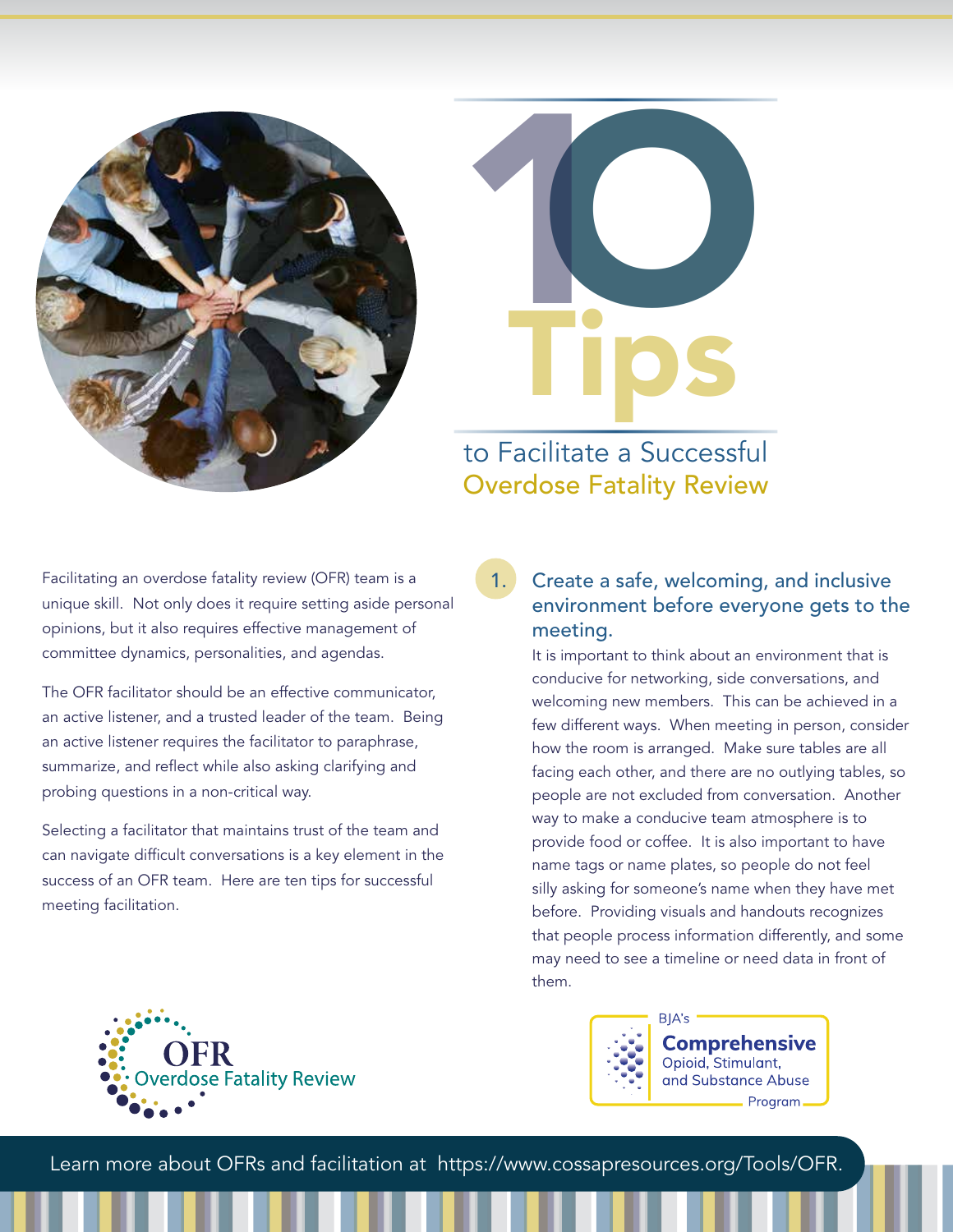#### 2. Address everyone on the team by their first name, not by their title.

Addressing professionals on the team by their first name instead of their official title creates a sense of equality to the various agencies on the team. Removing the recognition or prioritization of titles allows for everyone to be viewed as peers, and therefore all thoughts, opinions, and recommendations carry the same importance and credibility.

#### 3. Establish meeting ground rules and confidentiality at the start of each meeting.

Presenting the ground rules and the need for confidentiality when conducting case reviews establishes a safe place for information sharing. Establish clear and agreed-upon ground rules of conduct to set the tone for all current and future meetings. Remind team members that OFR meetings are not opportunities to place blame on the individual or on other agencies.

#### 4. Introduce person-first language to the OFR team at the start of every meeting.

Person-first language is a way to show respect to all individuals and communicates in a way that puts personhood before labels. Introducing the concept of person-first language and striving to use it throughout the meeting will create a team

Tip:

If a member makes a comment such as, "This overdose could never have been prevented," the facilitator should politely redirect members in a direction towards prevention. This may be as simple as saying, "While this case may be difficult to review, we have identified a few service gaps. Let us start with one of those and think about what improvements may benefit others."



Put a conversation on hold until after a meeting/create a "parking lot." The facilitator can tactfully ask the members to pause the discussion and move on to the next case or agenda item.

environment that shows dignity and respect to all people. An example of person-first language is saying "an individual with substance use disorder" instead of "a junkie" or "addict." Consistent reaffirmation of the use of person-first language will make the entire team accountable for the conversation throughout the meeting.

## 5. Ask reflective questions and clarifying questions.

OFR members represent different agencies and have varying life experiences and knowledge. Ensuring that everyone understands the information shared, current agency policies and procedures, and possible contributing factors will allow for stronger discussion and recommendations. Do not assume that everyone has the same baseline understanding.

#### 6. Pay attention to the body language of team members.

Body language speaks just as loudly as verbal communication. Often if a person is feeling uncomfortable or disagrees with conversations, an individual may not want to speak up to the larger group, and that will be reflected in changes in their body language. To make sure any concerns are addressed and the members know they are valued, a facilitator can ask if members have anything to add during the meeting or check in with them after the meeting.